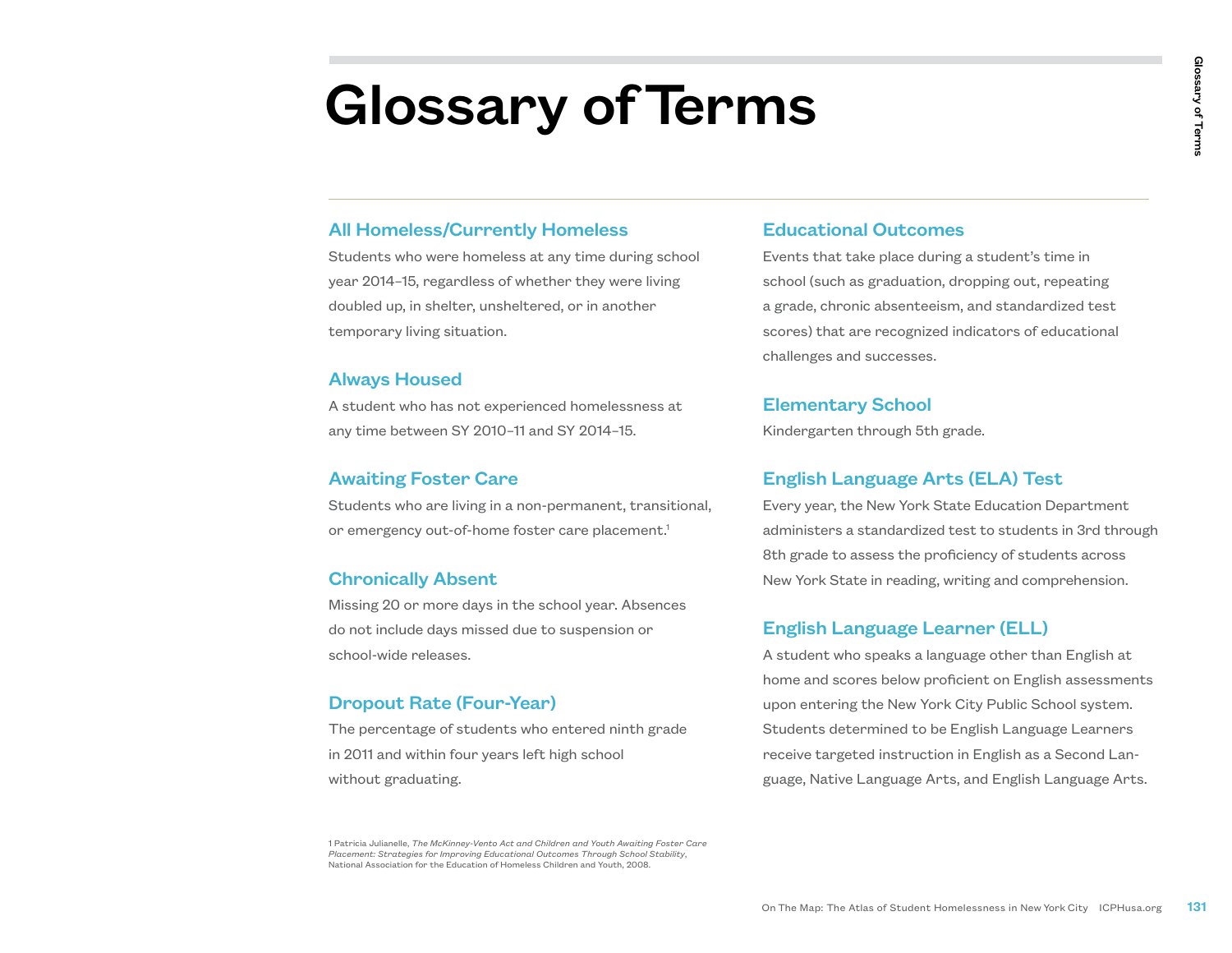#### Enrollment

Audited Register: The count of students taken every year on October 31. This is the official enrollment figure, off of which school funding is estimated.<sup>2</sup>

**Biographic Register:** The count of students who are enrolled in a school at any point during a particular school year.

End-of-Year Enrollment: The count of students who are enrolled in a school on the last day of a particular school year.

Late Enrollment: Students who enter a school after October 31 of a particular school year from outside of the New York City Public School system.

#### Ever Homeless

Students who were homeless at any point between SY 2010–11 and SY 2014–15, the years for which data were available.

#### Ever in Shelter

Students who lived in a shelter at any point during a specified time period. In this report, "ever in shelter" refers to students enrolled in high school who were in shelter at any point between SY 2011–12 and SY 2014–15. This term is used in this report when measuring the fouryear dropout rate and graduation rate by school district.

# Family Education Rights and Privacy Act (FERPA)

A federal law that protects the privacy of student education records for schools that receive applicable program funds from the U.S. Department of Education.<sup>3</sup>

#### Family Homelessness

Homeless families are defined by two separate categories: "families with children" are one- or two-parent households with children under 21, while "adult families" consist of couples or related family members without children under 21. Families with children and adult families have separate shelter systems and must be screened for eligibility upon applying for shelter, although the law requires that they be temporarily housed during this process. Prior to 2008, data that separate families with children and adult families were not available.

#### Family Homeless Shelter

Most family homeless shelters receive payments from the City but are privately owned. Shelter operators provide private rooms for homeless families, along with cafeteria meals, kitchen facilities, or restaurant vouchers. Family shelters are divided into three categories (cluster site, hotel shelter, and Tier II shelter), depending in part on the services that are available. The level and availability of social services, including childcare and case management, at each shelter location varies greatly.

2 New York City Department of Education Division of Finance, June 2016, *Fair Student Funding and School Budget Resource Guide FY 2016.*

3 U.S. Department of Education, "Laws & Guidance: Family Educational Rights and Privacy Act (FERPA)," http://www2.ed.gov/policy/gen/guid/fpco/ferpa/index.html (accessed July 15, 2015).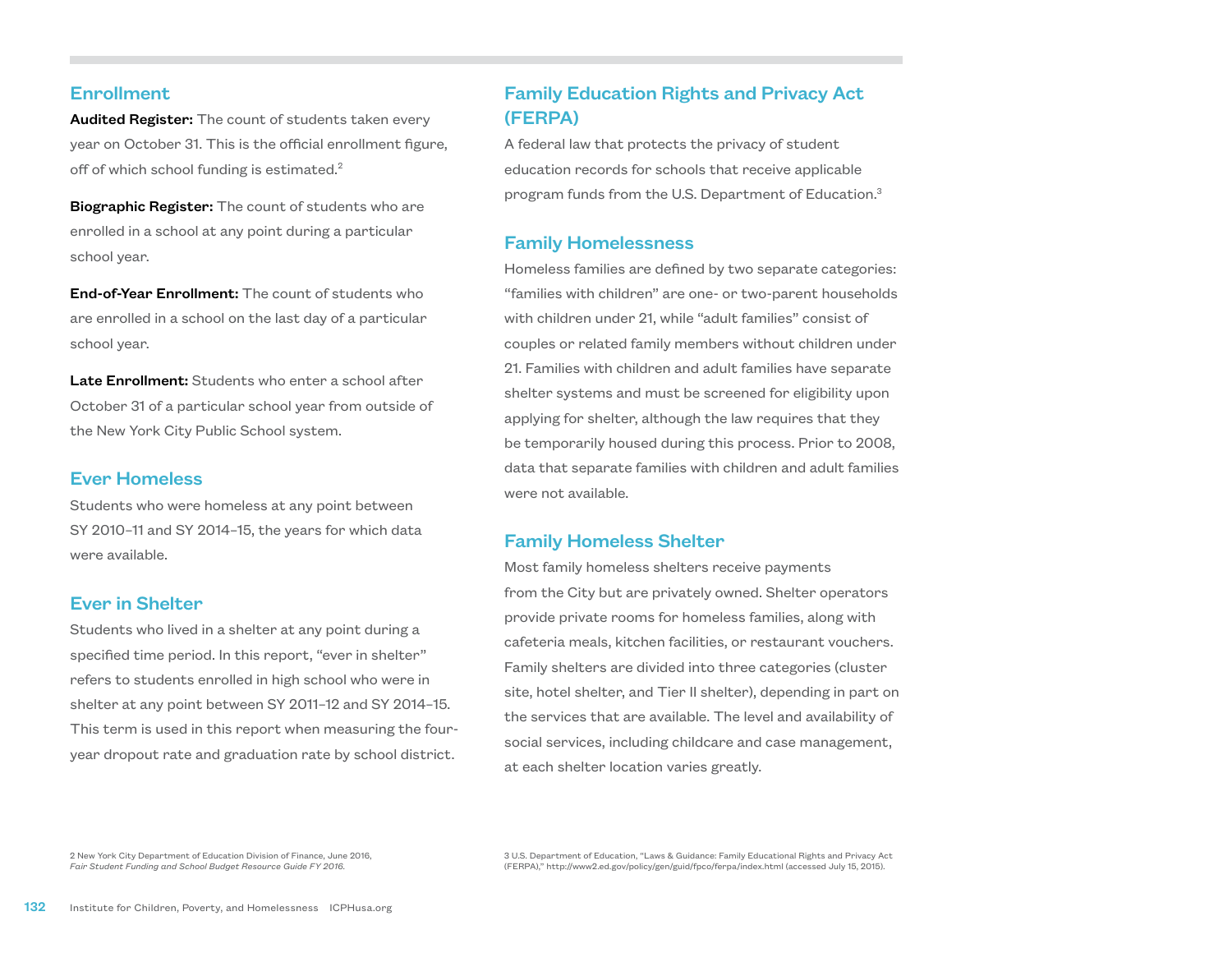Cluster Sites: DHS utilizes space in privately-owned residential buildings that house both rent-paying tenants and DHS clients or exclusively DHS clients. Cluster site apartments were found by the New York City Department of Investigations to be the worst maintained and most poorly monitored of all three types of family shelters, as well as offering the least adequate social services to families. Many cluster site apartments do not have contracts with the City.<sup>4</sup>

Hotel Shelters: DHS utilizes private hotel capacity to shelter homeless families. These hotels are for-profit institutions that do not operate under City contracts. Hotel operators provide private rooms with kitchenettes and generally limited services. In some instances, individual rooms are rented in hotels and motels on a per diem basis.<sup>5</sup>

**Tier II Shelters:** Typically the best maintained of all types of family shelters with the most social services to occupants. Most Tier II shelters are run by nonprofit organizations in privately-owned buildings, operate under contracts with the City, and are regulated by both the City and State. Shelter operators provide private rooms for homeless families, along with kitchen facilities or food service.<sup>6</sup>

**Family Shelter Unit:** A self-contained, furnished unit in a family shelter. Family shelter capacity is counted in units, which usually serve two to four people, rather than being counted as beds, as is done in the single individual homeless population.

#### Formerly Homeless

A student who was housed during SY 2014–15 but homeless at any point during SY 2010–11, SY 2011–12, SY 2012–13, and/or SY 2013–14.

#### Free Lunch

Students are eligible for free or reduced-price lunch if their family earns 185% of the Federal Poverty Level or less—\$37,167 or less for a family of three in  $2015$ .<sup>7</sup>

#### Funding

**Formerly Homeless**<br>
A student who was housed during SY 2014-15 but<br>
homeless at any point during SY 2010-11, SY 2011-12,<br>
SY 2012-13, and/or SY 2013-14.<br>
Free Lunch<br>
Eurelinf Students are eligible for free or reduced-pric Fair Student Funding: Refers to funds from the Department of Education's budget given to each school based on grade levels served, student poverty, English Language Learners, special education needs, and whether a school offers specialized programs. Not included in the funding formula is how many students at a school are homeless.<sup>8</sup>

Net Loss or Gain in Fair Student Funding: The estimated difference in funding between the beginning and end of a particular school year. The difference is based on changes in enrollment from the beginning of the school year to the end.

# Per Student Fair Student Funding Based on End-of-Year

Enrollment: A calculation that takes into consideration the real Fair Student Funding amount from SY 2014–15 reported by the Department of Education divided by the total number of students enrolled at the end of the school year.

8 New York City Department of Education Division of Finance, June 2016, *Fair Student Funding and School Budget Resource Guide FY 2016*.

<sup>4</sup> New York City Department of Investigation, *DOI Investigation of 25 City-Run Homeless Shelters for Families Finds Serious Deficiencies*, March 12, 2015. 5 Ibid.

<sup>6</sup> Ibid.

<sup>7</sup> Department of Health and Human Services, *Annual Update of the HHS Poverty Guidelines*, January 22, 2015.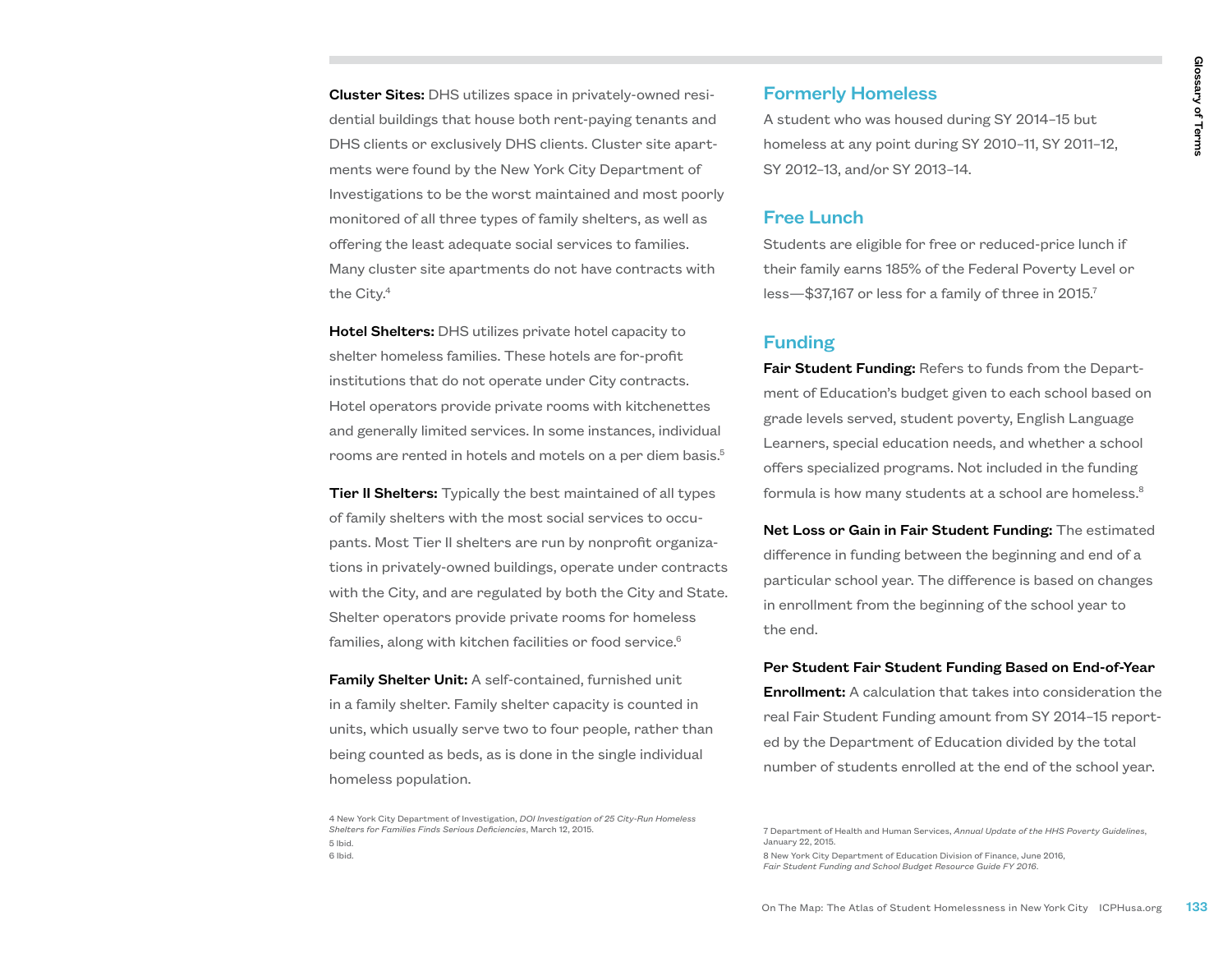#### Grade-Level Proficiency

English Language Arts and math test scores are recorded on a 4-point scale. A score of 3 indicates that the student has achieved grade-level proficiency in the subject, while 4 indicates above-grade-level proficiency. Although performance on assessment tests is not the only factor determining student retention, failure to pass can result in a student being retained.

#### Graduation Rate (Four-Year)

The percentage of students who entered ninth grade in 2011 and graduated within four years with a Local, Regents, or Advanced Regents diploma.

#### Health Center and Immunization Facility

Clinics run by the New York City Health and Hospitals system that provide sliding scale or no-cost health care services to uninsured and low-income New Yorkers, regardless of ability to pay or immigration status.9

#### High School

9th through 12th grade.

#### **HomeBase**

A program introduced citywide in 2008 by the New York City Department of Homeless Services to offer homelessness-prevention services in individual communities. Offices are operated by contracted social services providers and staffed with caseworkers offering services such as landlord mediation, emergency rental assistance, and benefits enrollment.

9 Nina Bernstein, "De Blasio to Propose \$2 Billion for New York City's Hospital System," *New York Times*, April 25, 2016.

#### **Homeless**

The New York City Department of Education defines a student as homeless who lacks a fixed, regular, and adequate nighttime residence. Homeless students in the *2016 Atlas of Student Homelessness* are divided into the following subcategories:

**Doubled up:** Students living with another family or other person due to loss of housing or economic hardship.

In Shelter: Students living in a City-funded or Cityoperated emergency or transitional shelter.

Unsheltered: Students living in a space not meant for human habitation, such as in a car, on the street, or in an abandoned building.

**Other:** Students living in a hotel/motel outside of the City shelter system that involves payment, and those awaiting foster care placement.

#### Housed/All Housed

All students not identified as homeless during school year 2014–15, including both housed students eligible for free lunch and housed students not eligible for free lunch.

#### Housed, Free Lunch

Students not identified as homeless whose family income meets the threshold for receiving free or reduced-price lunch. This is a proxy for students who are poor but not homeless.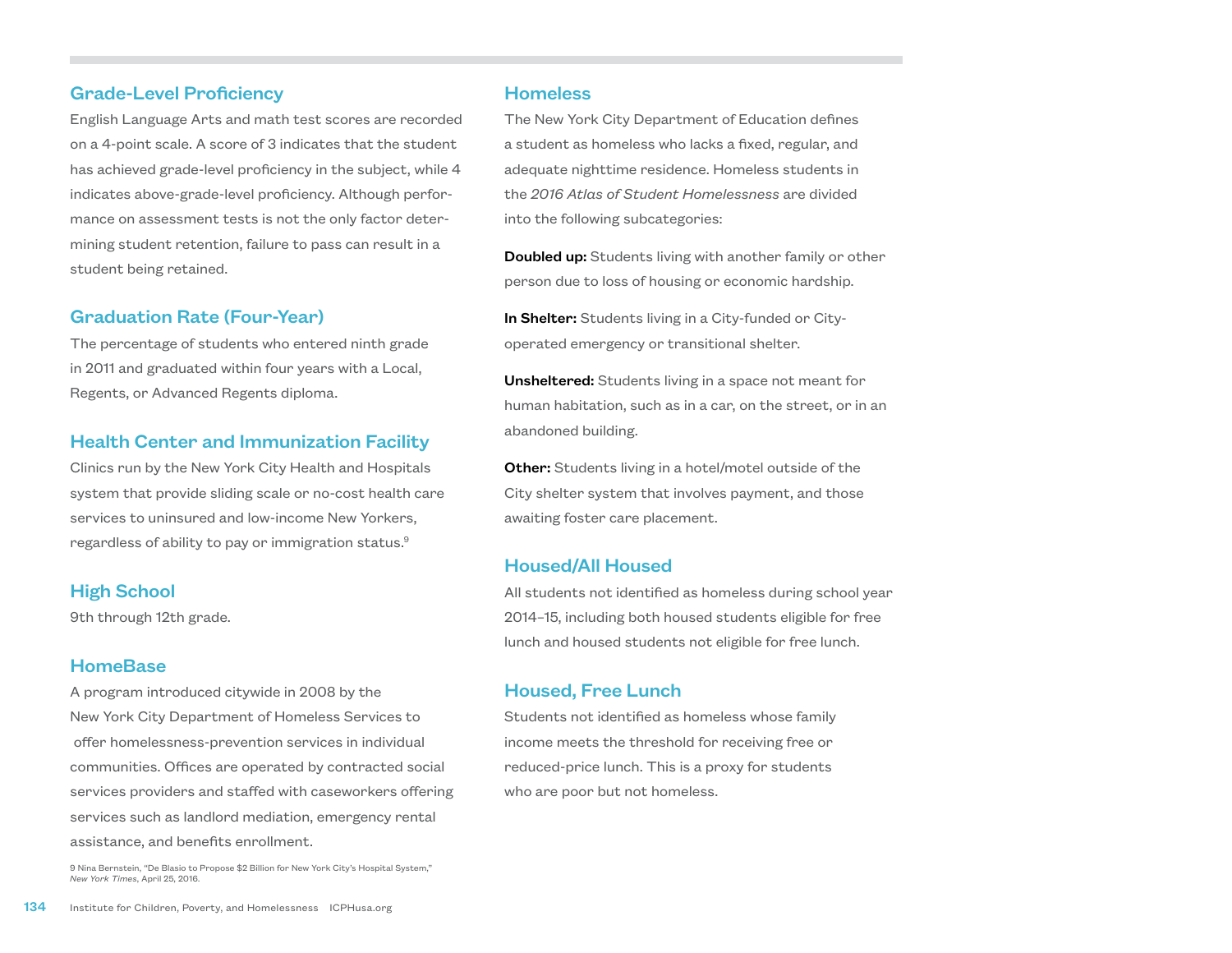#### Housed, No Free Lunch

Students not identified as homeless who do not receive free or reduced-price lunch. This is a proxy for students who are neither homeless nor poor.

#### Individual Education Plan/Program (IEP)

An Individual Education Plan is created when a student is deemed eligible for special education services through the Department of Education. This plan details the programs and services that s/he will need in order to be successful in school.

Received IEP Late: Includes all special education students who received an IEP after Kindergarten. For the purposes of this report, late IEP calculations are limited to a cohort of students who entered Kindergarten in SY 2010–11 and received an IEP at some point during the next five years.

#### Math Test

Every year, the New York State Education Department administers standardized tests to students in 3rd through 8th grade in the subjects of math and English Language Arts (ELA).

## McKinney-Vento Homeless Education Assistance Act

A federal law that guarantees equal access to public education for homeless children and youth. As a part of the law, schools are required to identify and immediately register homeless children for school even if they do not have required documents, such as immunization records or proof of residence.<sup>10</sup>

10 U.S. Department of Education "Laws & Guidance: Part C–Homeless Education," http://www2.ed.gov/policy/elsec/leg/esea02/pg116.html (accessed July 20, 2015).

#### Middle School

6th through 8th grade.

#### Mid-Year Transfer

Students who transfer from one school to another at any point during a school year.

#### Never Homeless

Students who were housed during the entire time period between SY 2010–11 and SY 2014–15.

#### Never in Shelter

Middle School<br>
Sth through 8th grade.<br>
Mid-Year Transfer<br>
Students who transfer from one school to another<br>
at any point during a school year.<br>
Never Homeless<br>
Students who were housed during the entire time period<br>
betwee Students who are homeless but have not lived in a City shelter at any point. In this report, "never in shelter" refers to students enrolled in high school and who did not live in shelter at any point between SY 2011–12 and SY 2014–15. This term is used in this report when measuring the fouryear dropout rate and graduation rate by school district.

## New York State Technical & Education Assistance Center for Homeless Students (NYS TEACHS)

The New York State Technical Assistance Center for Homeless Students is an organization funded by the New York State Education Department. It collects data and provides services to schools and other educational agencies pertaining to homeless students and their legal rights.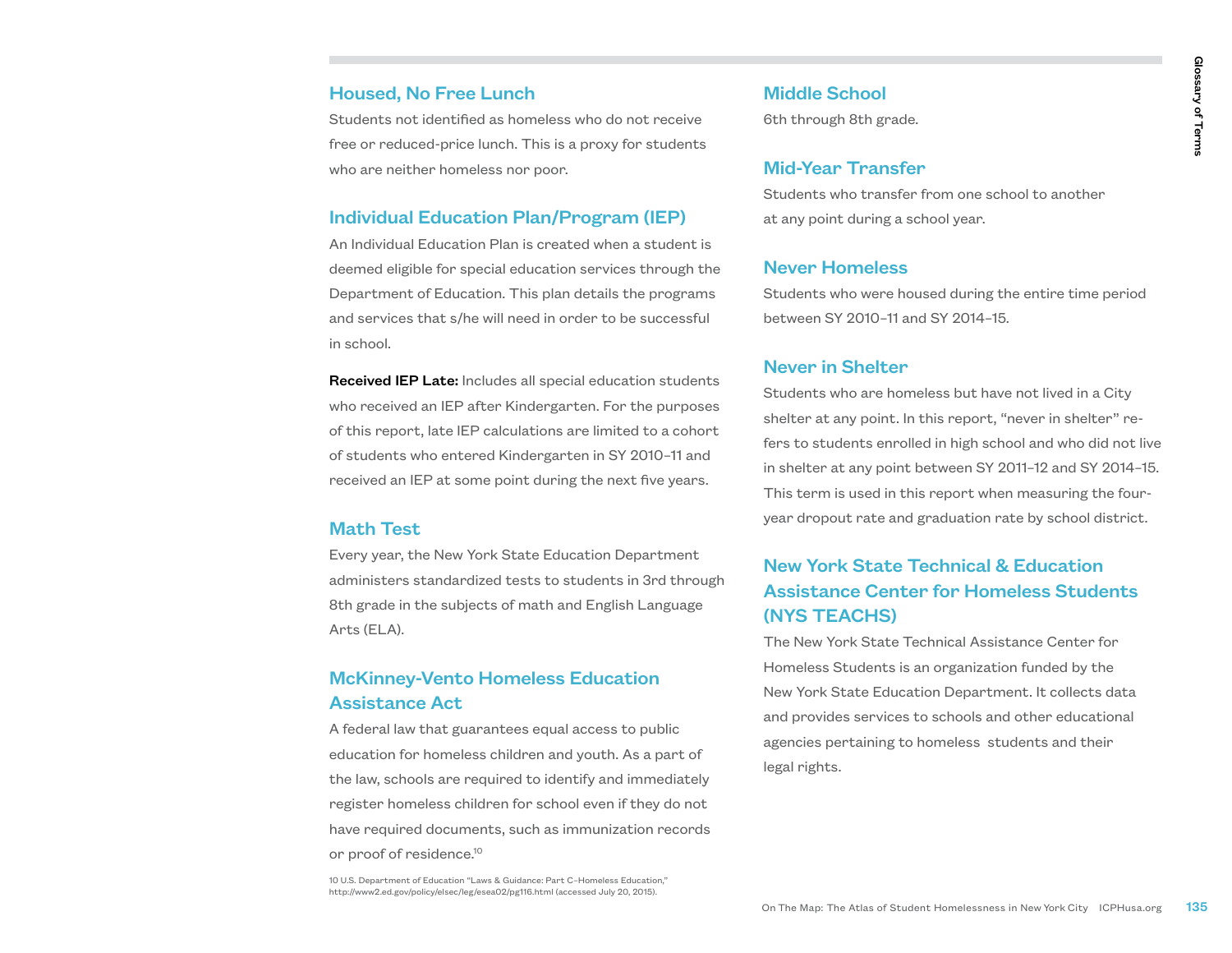#### Non-Geographic School Districts

While most school districts are defined by geography in New York City, a small number of districts are defined by an area of specialization. These districts include District 75 (special education), District 79 (alternative schools and programs), and District 84 (charter schools). The physical location of the schools administered under these districts can be anywhere across the city. Some categories in the *2016 Atlas of Student Homelessness* are not shown for non-geographic districts due to the special nature of the districts. Because information on the outcomes of homeless students attending charter schools is not publicly available, the *2016 Atlas of Student Homelessness* does not include data from District 84.

#### Poverty (Federal Poverty Level)

The Federal Poverty Level was first calculated to represent the minimum income an average family needed to afford food and other basic expenses. The 2015 Federal Poverty Level for a family of three was \$20,090.<sup>11</sup>

#### Pre-K

All children who turn four before January 1st of a given school year are eligible to apply for New York City's Universal Pre-K program. Programs are operated by both the New York City Department of Education and community-based organizations.

#### Retention/Held Back

When a student repeats a grade one or more times. The decision to retain a student considers multiple factors and varies across grade levels but can include standardized State testing results, portfolios of students' work throughout the school year, and satisfactory completion of the required number of class credits.<sup>12</sup>

#### Runaway and Homeless Youth Services

Facilities that provide shelter and/or services to runaway youth or homeless youth. Runaway youth are those under age 18 who do not live at their legal residence and lack parental or guardian consent. Homeless youth are those under age 21 (see "Homeless").13

#### School District 75

District 75 provides citywide educational, vocational, and behavior support programs for students who are on the autism spectrum, have significant cognitive delays, are severely emotionally challenged, sensory impaired, and/or multiply disabled. District 75's schools and programs are located at more than 310 sites in the Bronx, Brooklyn, Manhattan, Queens, Staten Island, and Syosset, New York.14 Some categories in the *2016 Atlas of Student Homelessness* are not shown for District 75 due to the special nature of the district.

11 Department of Health and Human Services, *Annual Update of the HHS Poverty Guidelines*, January 22, 2015.

<sup>12</sup> New York City Department of Education, *2013–2014 Promotion Guide*. 13 New York City Department of Youth and Community Development, *Subpart 182-1*. *Runaway and Homeless Youth Regulations for Approved Runaway Programs*, October 22, 2014. 14 The Institute for Children, Poverty, and Homelessness, "City School District 75: Citywide Alternative Schools and Programs," December 2015.